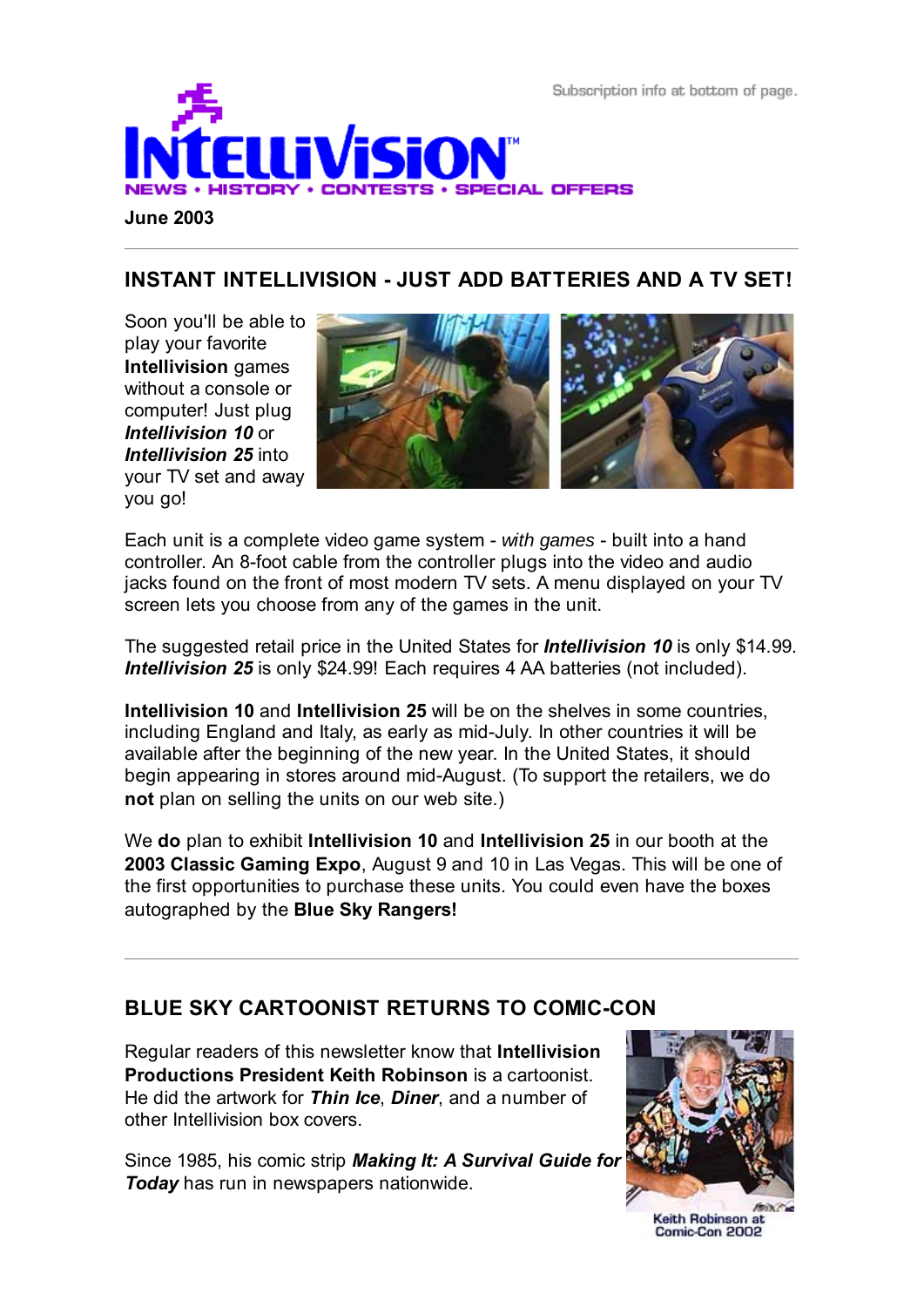

He has a new weekly panel, *iMatters*, that **EA MAREE** appears exclusively on the web. The panels are a humorous look at the presentation industry (PowerPoint, office projectors, video conferencing, etc.).

For those of you so inclined, and you know who you are, Keith has a full-page color cartoon in the July issue of *Playboy*, on newsstands now. The cartoon, **"Safe 'N' Sane Tips for**

**Showering Together,"** is on page 151.

July 17 to 20, Keith will return to **Comic-Con** at the San Diego Convention Center. Over 50,000 attendees will meet hundreds of artists and writers from the worlds of comic books, cartoons, science fiction and fantasy films, and video games. Keith will be in the **National Cartoonist Society** booth signing copies of his books, *Making It: A Survival Guide for*



*Today* and *5 Years of Making It*. And if you happen to have a copy of *Playboy* or of a *Thin Ice* box, he'll be happen to sign that, too!

If you're coming to the show, please drop on by!

#### **INTELLIVISION LORE FROM THE FILES OF THE BLUE SKY RANGERS:**



# **THE HAPPIEST CONFERENCE ON EARTH**

The 1982 **SIGGRAPH** conference was held at the Anaheim Convention Center. The conference is a huge annual show, started in 1974, which brings together professionals working in "Computer Graphics and Interactive Techniques." Since

Anaheim was less than an hour down the freeway from **Mattel Electronics**, management felt that some programmers and artists should be sent in case there was anything to learn that was applicable to video games.

Because they all had some graphics background, **Daniel Bass**, **Peggi Decarli**, and **Keith Robinson** were chosen to attend.

The day of the conference, the three met early in the morning at Mattel so they could drive down to Anaheim together.

A little before five that afternoon, Dan, Peggi, and Keith returned. They marched up the stairs to the **Intellivision** department singing "It's a Small World." They all had on Mickey Mouse-ear hats and were waving **Disneyland** pennants. They stopped when they saw their fellow programmers glaring at them.



**Daniel Bass** 



Peggi Decarli Fiebig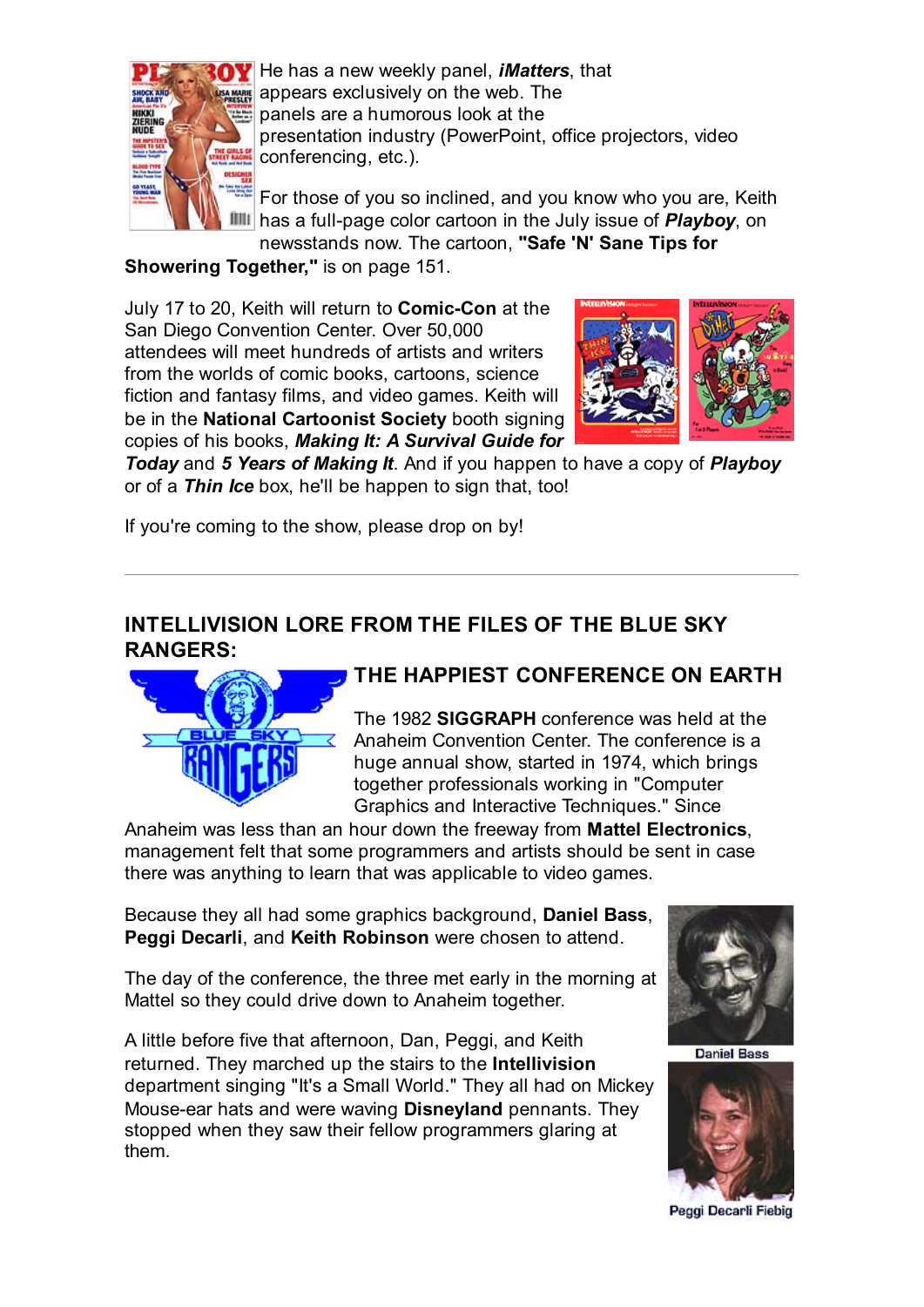After a moment of silence, someone asked, "Soooo, how was the conference?"

The three of them looked at each other nervously and started stammering things like, "Um, the conference? Oh, uh, great. Learned a lot..."

Then they started singing "It's a Small World" again and marched off to their cubicles.

Only later did they let on that after a long day of sitting in technical seminars, they decided to swing by a **Disneyland** souvenir stand located outside the theme park to buy the hats and pennants. It was just a joke.

That was their story then and, to this day, they're sticking to it.

# **ASK THE BLUE SKY RANGERS!**

**Gerald Kloos** of Frankfurt, Germany writes:



I still remember very clearly when I played *Space Armada* way back in 1983 on my Intellivision. One day I made it to the level when the red mothership moved not only from left to right but also down and up on the screen. I loved this variation because it was a total surprise in gameplay for all "Invaders" lovers and also coolly programmed. Now my question: All over the years I wanted to know if there are other variations beyond this level in the game???

I never made it to higher levels but I HAVE to know if there are even more gameplay variations to come!!!

...and in a related question, **Rick Reynolds** writes:

I'm wondering about one of my favorite games: *Space Armada*. I used to play that for hours! I always wanted to get to the next level where the enemy armada would throw some new trick into the mix. Do you guys have a listing of all the things that would change from level to level? I'd like to know if I have seen all the variations. Here's what I've seen based on a recent replay via *Intellivision Lives!*:

- Levels 1-2: basic *Armada*
- Levels 3-4: ships start dropping reddish-brownish looking bombs that explode on impact
- Levels 5-6: ships in second row are invisible until they shoot (others invisible too?)
- Levels 7-8: ships start sending slow-moving pink homing missiles that follow you until they explode on impact with something (you, a bunker, an exploding ship)
- Levels 9-10: all ships are invisible
- Levels 11-12: all ships are visible again, but now they can fire a spinning, green, fast-moving homing missile (very deadly!)
- Level 13-14 (??): the mother ship that moves across the top of the screen starts moving downward into the armada. I didn't last very long at this point, so I didn't catch whether or not the mother ship actually starts firing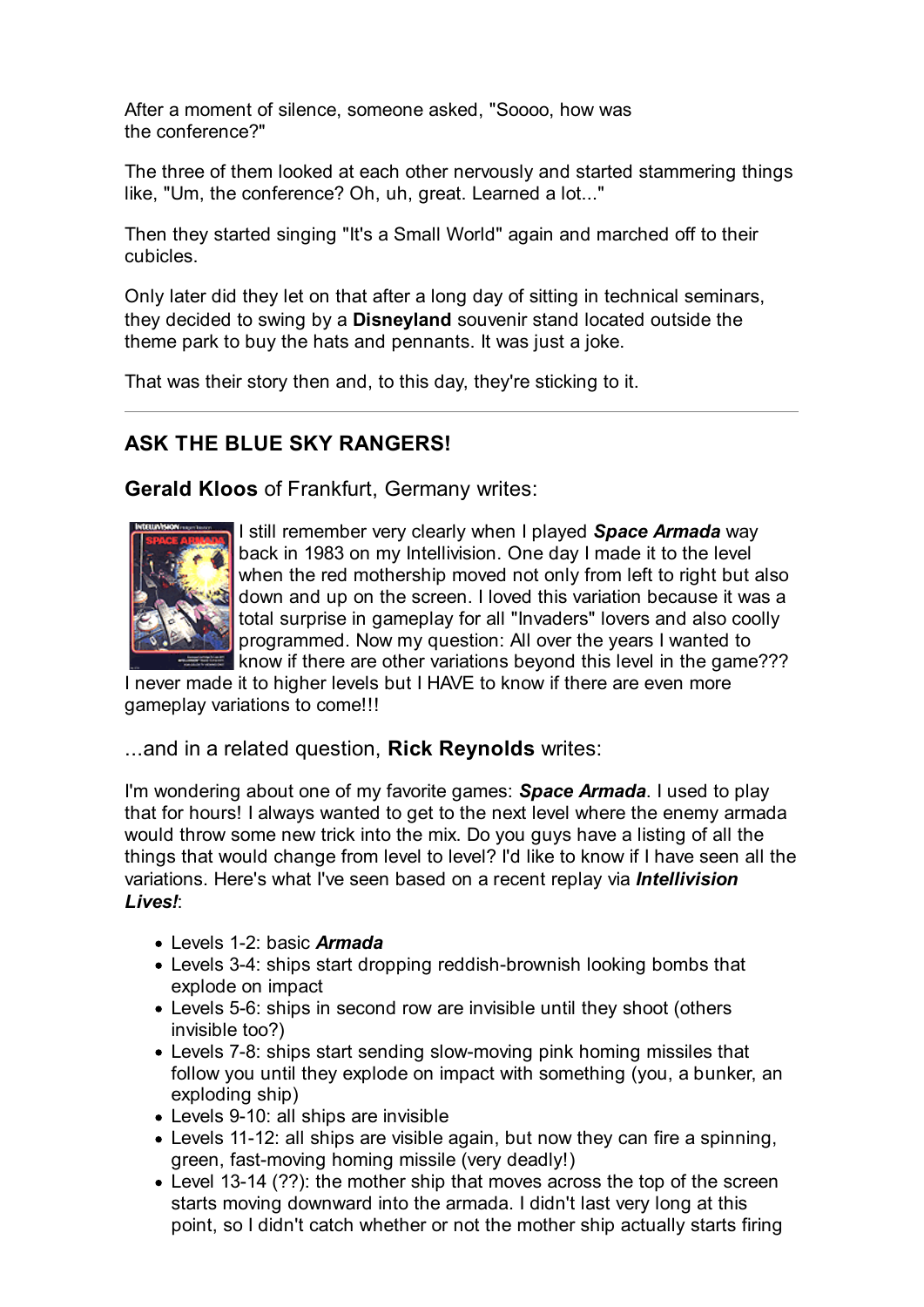or not.

Do more changes happen at levels 15+? Did I leave anything out?

## **Keith Robinson**, president of **Intellivision Productions** replies:



*You say you didn't last long on the last level. Did you know that once you are defeated, you can continue playing the last level at a slower speed?*

*When the game is over, press ENTER. You will see GAME OR PRACTICE? Press 2 for PRACTICE, then ENTER.*

**Keith Robinson** *You will be returned to the last level you were on, but with all of your bunkers restored and 6 laser guns. The game will play slower than before. If you beat the level, you will start over on the same level - you never progress to the next one. Once you lose, you can again choose PRACTICE to play the same level.*

*Using this technique, you should be able to discover for yourself whether the "mother ship" UFO starts firing. Having said that, I will tell you that 13 is the last level with new variations, so you've both seen everything* **Space Armada** *has to throw at you. But if you want to see something new, there are a couple of alternate title screens that programmer John Brooks hid in the cartridge.*

*The first is the title screen the game had during its early development, when John called it "Space Beasties."*



*To see this screen, press and hold CLEAR and ENTER on your Intellivision's left hand controller, press and hold the two lower action keys on the right controller, then hit RESET.*

*After Mattel officially named the game* **Space Armada***, John changed the title screen to one with the name "Spaz Armada" while he finished the game.*

*To see this screen, press and hold 4 and 6 on your Intellivision's left hand controller, press and hold the two lower action keys on the right controller, then hit RESET.*

*When* **Space Armada** *was complete, John put the real, final title screen on the game, but he safely tucked away his two temporary title screens for posterity.*

**Play** *Space Armada* **on** *Intellivision Lives!* **>**

**Got a question for the Blue Sky Rangers? Write us here >**

# **THE INTELLIVISION TRIVIA CONTEST!**

108 of you entered last month's trivia contest. The question:

**What is the only case where the Intellivision cartridge and the M Network Atari 2600 cartridge with the same title are entirely different games?**